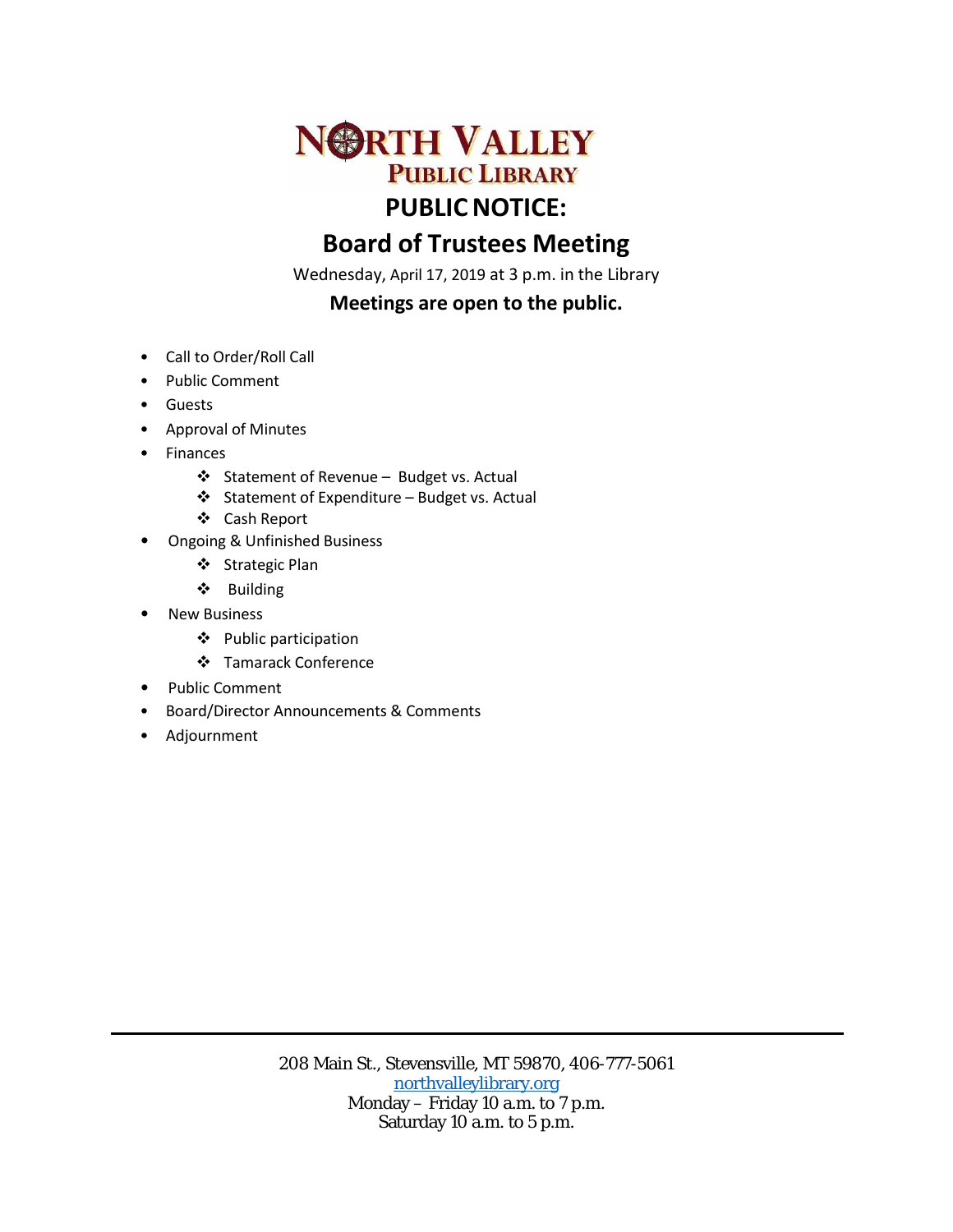## North Valley Public Library Board of Trustees Meeting Wednesday, April 17, 2019 Montana Room

Victoria Howell, Board Chairman Leon Theroux, Board Member Dianne Snedigar, Board Member Caitlin Dunn, Board Member Kim Tiplady, Board Member Denise Ard, Board Member Amy Horlacher, Standing Guest

Victoria called the meeting to order at 3:00 p.m. There are no public comments.

Guests: Amy Horlacher, from the Library Foundation, said the rough approximation of monies raised from the fundraiser, A Novel Affair, are approximately \$4,000.00. The Foundation also won the Pilchar Grant, \$400.00 to use for children and young adult books with Farmers State Bank matched the funds to make \$800.00. They urged people to sign in to Amazon Smile Donation. The library needs about \$4,000.00 more to finish off the Maker's Space. The Foundation will have an informational and donation table during First Friday in May.

Approval of Minutes: Leon motioned to approved minutes, Kim seconded. The motion passed unanimously.

Finances: Denise said the line item for supplies will be overspent but she will pull monies from other line items that were over-budgeted, like an election, building and repair and IT. Bret, our IT man, is out of town until end of June. The new server still needs to be installed. Our IT coverage is inadequate at the moment.

The election money goes either into next budget or the depreciation fund. Leon mentioned how good Denise is at budgeting and moving remaining monies to where it is needed. There will be money left at the end of the fiscal year and the board can allocate that. Denise mentioned trying to get out of the Century Link Contract (5 year) if possible and going with Spectrum. The Century Link phones have been down multiple times with minimal technical help from them and the internet speed is really slow. Spectrum speed may not be better. Victoria suggested Spectrum might buy out the contract. Leon asked how the snafu with Century Link affects patrons. No calls can come through while they are down. Kim suggested documenting what is happening and how much time staff has spent on troubleshooting the problems. They are not meeting their end of the contract if they are not fixing the problems.

The Montana Library 2Go bill will come in soon. Dianne moved to approve finances, Kim seconded. The motion passed unanimously.

Ongoing and Unfinished Business: Strategic Plan: Regarding the building, the inspector came to look downstairs. There is a short term fix that must happen with the moldy beams. There must be metal lag bolts through all of the joists to strengthen the beams. The inspector also mentioned that the whole corner should be reassessed, cleared away to get at the main problem. Leon said he thinks the existing beam looks good. The inspector said there is no danger, it just needs to be done right to insure safety. Leon liked having the inspector's input. Denise will ask Brian if he can do the job on an hourly wage.